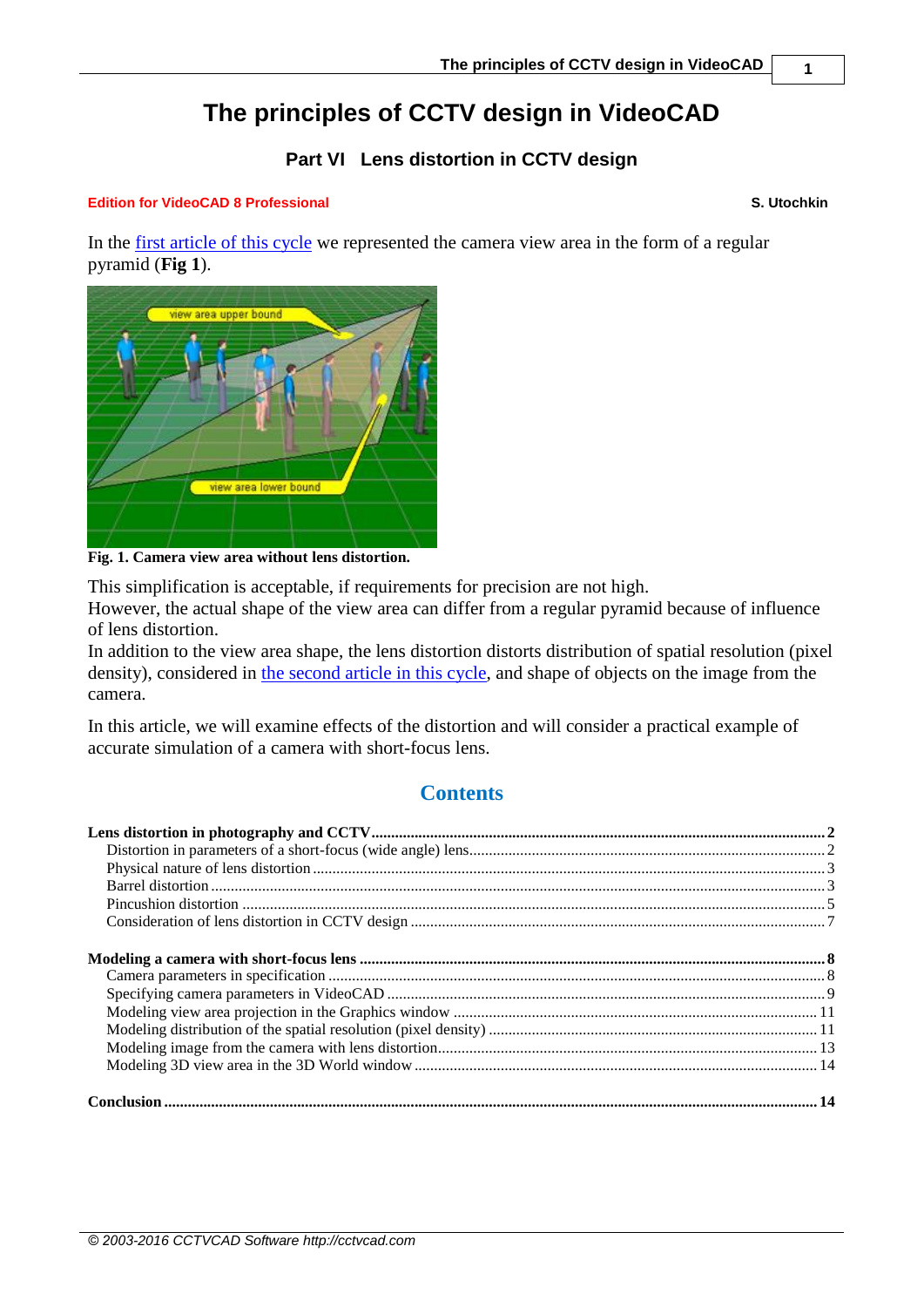## <span id="page-1-0"></span>**Lens distortion in photography and CCTV**

Influence of lens distortion on image is well known in photography. Because of the lens distortion straight lines on the scene are transformed into curves on the image and rectangular objects become similar to barrels or pillows. (**Fig.2, Fig.3**).







**Fig 2. Lens distortion is absent. Fig 3. Barrel distortion is visible**

In most cases, the image distortion do not lead to a significant loss of its information, at the same time accounting the distortion is quite complicated. Therefore, in designing CCTV systems influence of lens distortion is usually neglected.

However, under the influence of the lens distortion not only the image itself is distorted, but the *angles of view*, *the shape of the field of view* of and *distribution of spatial resolution (pixel density).* These parameters are not important in the photography, so the impact on them of lens distortion is not usually mentioned. However, these parameters are highly important in CCTV design. Under the influence of the lens distortion, field of view ceases to be rectangular, and actual viewing angles horizontally, vertically and diagonally may differ significantly from the angles calculated based on the size of image sensor and the lens focal length.

## <span id="page-1-1"></span>**Distortion in parameters of a short-focus (wide angle) lens**

For example, let's consider the specification of a typical short focus lens **T2314FICS-3** (Computar):

| Model No.                  | T2314FICS-3 |                                 |  |                   | Effective                | Front            | Ø22.8mm           |  |  |
|----------------------------|-------------|---------------------------------|--|-------------------|--------------------------|------------------|-------------------|--|--|
| Focal Length               |             | 2.3 <sub>mm</sub>               |  | Lens Aperture     | Rear                     | Ø7.0mm           |                   |  |  |
| Max. Aperture Ratio        |             | 1:1.4                           |  |                   | <b>Back Focal Length</b> |                  | 7.1 <sub>mm</sub> |  |  |
| Max. Image Format          |             | 4.8mm x 3.6mm $(\emptyset$ 6mm) |  |                   | Flange Back Length       |                  | 12.5mm            |  |  |
| <b>Operation Range</b>     | Iris        | $F1.4 - F16C$                   |  | Mount             |                          | <b>CS-Mount</b>  |                   |  |  |
|                            | Focus       | $0.2m - lnf$ .                  |  |                   | <b>Filter Size</b>       |                  | –                 |  |  |
| Control                    | Iris        | Manual                          |  | <b>Dimensions</b> |                          | Ø34.5mm x 35.4mm |                   |  |  |
|                            | Focus       | Manual                          |  | Weight            |                          | 43g              |                   |  |  |
| Object Dimension at M.O.D. |             | 60.8cm x 37.5cm                 |  |                   |                          |                  |                   |  |  |
| Angle of View              | D           | $1/3$ type                      |  | $137.9^{\circ}$   |                          | $1/4$ type       | $106.7^{\circ}$   |  |  |
|                            | н           |                                 |  | $113.3^\circ$     |                          |                  | $86.3^\circ$      |  |  |
|                            | ٧           |                                 |  | 86.3°             |                          |                  | $65.3^\circ$      |  |  |
| Operating Temperature      |             | $-20^{\circ}C - +50^{\circ}C$   |  |                   |                          |                  |                   |  |  |

**Fig. 4. Specification of a typical short focus lens.**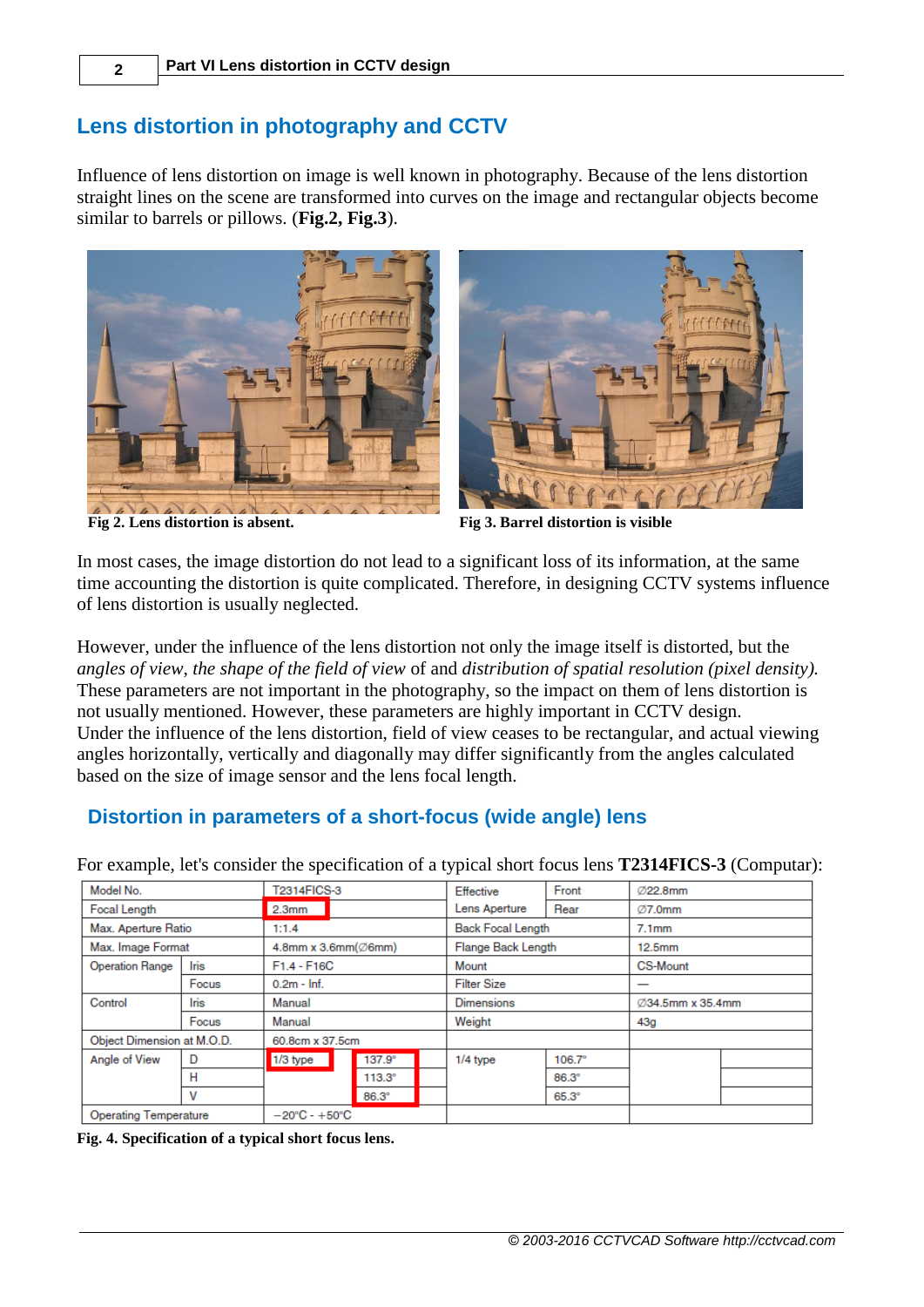With lens focal length of **2.3 mm** and the size of the image sensor **1/3"** real horizontal view angle is **113.3 deg**., and the vertical view angle is **86.3 deg**. But calculation gives lower values - **92.4 deg**. and **76.1 deg**.

The form of the camera view area with this lens differs from the standard pyramid (**Fig.10**) and therefore cannot be accurately calculated by lens calculators or modeled by simple CCTV design software. The cause of warping the view area is the Lens distortion.

### <span id="page-2-0"></span>**Physical nature of lens distortion**

The **optical magnification** of a lens is the ratio of the size of image of an object projected by the lens on the image sensor to the real size of this object.

If the optical magnification is constant within the field of view, we obtain the projection of real objects without distortion of their form.

The **lens distortion** arises from the fact that the optical magnification of a real lens is not constant over the entire field of view. Optical magnification varies depending on the distance from the center to the edges of the field of view.

Depending on whether the optical magnification of a lens is decreased or increased with distance from the center of the field of view, the **barrel distortion** or the **pincushion distortion** is distinguished.

Traditionally from photography, the titles *barrel* and *pincushion* are associated with the distortion of cross-hatch on the image. But the shape of the field of view varies oppositely the title. Thus, with the *barrel distortion* the image resembles a *barrel* (**Fig.6**), and the shape of the field of view resembles a *pillow* (**Fig.8**),. With the *pincushion distortion*, the image resembles a *pillow* (**Fig.16**), and the shape of the field of view - a *barrel* (**Fig.18**).

The *lens distortion* should not be confused with the *perspective distortion* (**Fig.11**), which is normal on all images obtained with wide-angle lenses. Perspective distortion does not change pyramidal shape of the view area, rectangular shape of field of view and distribution of the spatial resolution.

## <span id="page-2-1"></span>**Barrel distortion**

When by moving away from the center of the field of view the *optical magnification* **decreases**, then objects at the edges of the field of view seem compressed, and the *spatial resolution* decreases from the center to the edges, and the field of view is stretched to the edges. Real *angles of view* in this case are more than the *calculated angles* (**Fig.7,8**). This is called the **barrel distortion**. The barrel distortion is most common and usual for wide angle lenses.

In particular, the lens considered above has just the **barrel distortion**. Let's consider VideoCAD model of image from this lens, the model of field of view, view area projections built with and without simulating distortion. Position of the camera in both cases is constant (**Fig.5..15**). The left figures show models built without distortion, and the right figures - model taking into account the lens distortion.

Pay attention on the warping of distribution of the spatial resolution (**Fig.8**). Barrel distortion increases the field of view, but reduces the spatial resolution, the farther from the center of the field of view, the stronger.

Objects distant from the center of the field of view will be displayed with lower resolution than the objects at the center of the field of view. Since the lens calculators consider spatial resolution only at the center, the actual spatial resolution over most of the field of view will be worse than estimated one.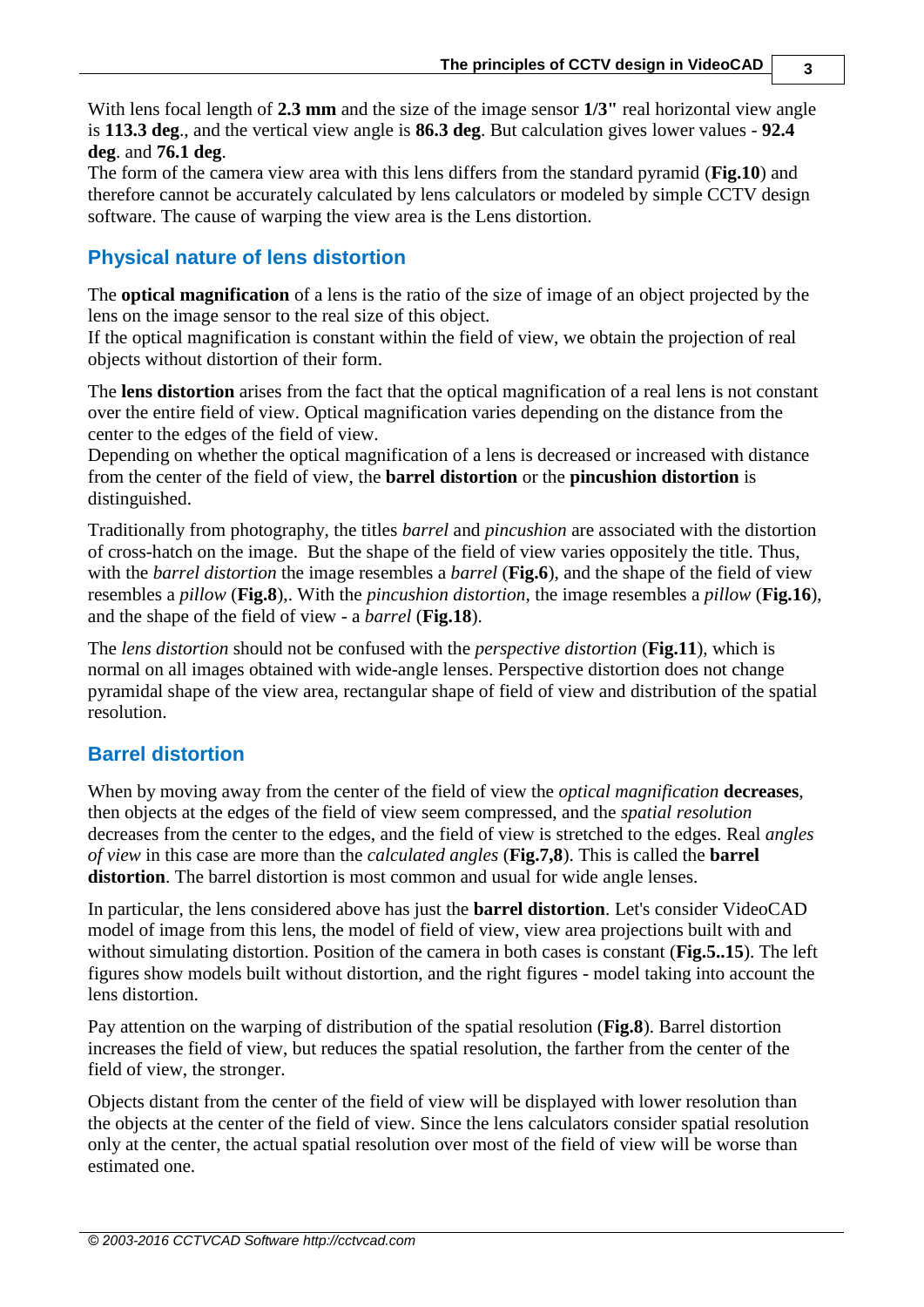



**Fig. 5, 6. View of a cross-hatch. With barrel distortion the cross-hatch resembles a barrel.**



**Fig. 7, 8. Field of view. With barrel distortion the cross-hatch resembles a** *pillow***. The spatial resolution decreases from the center to the edges.**



**Fig. 9, 10. View are and 3D scene model.**



**Without lens distortion simulation With simulation of barrel distortion**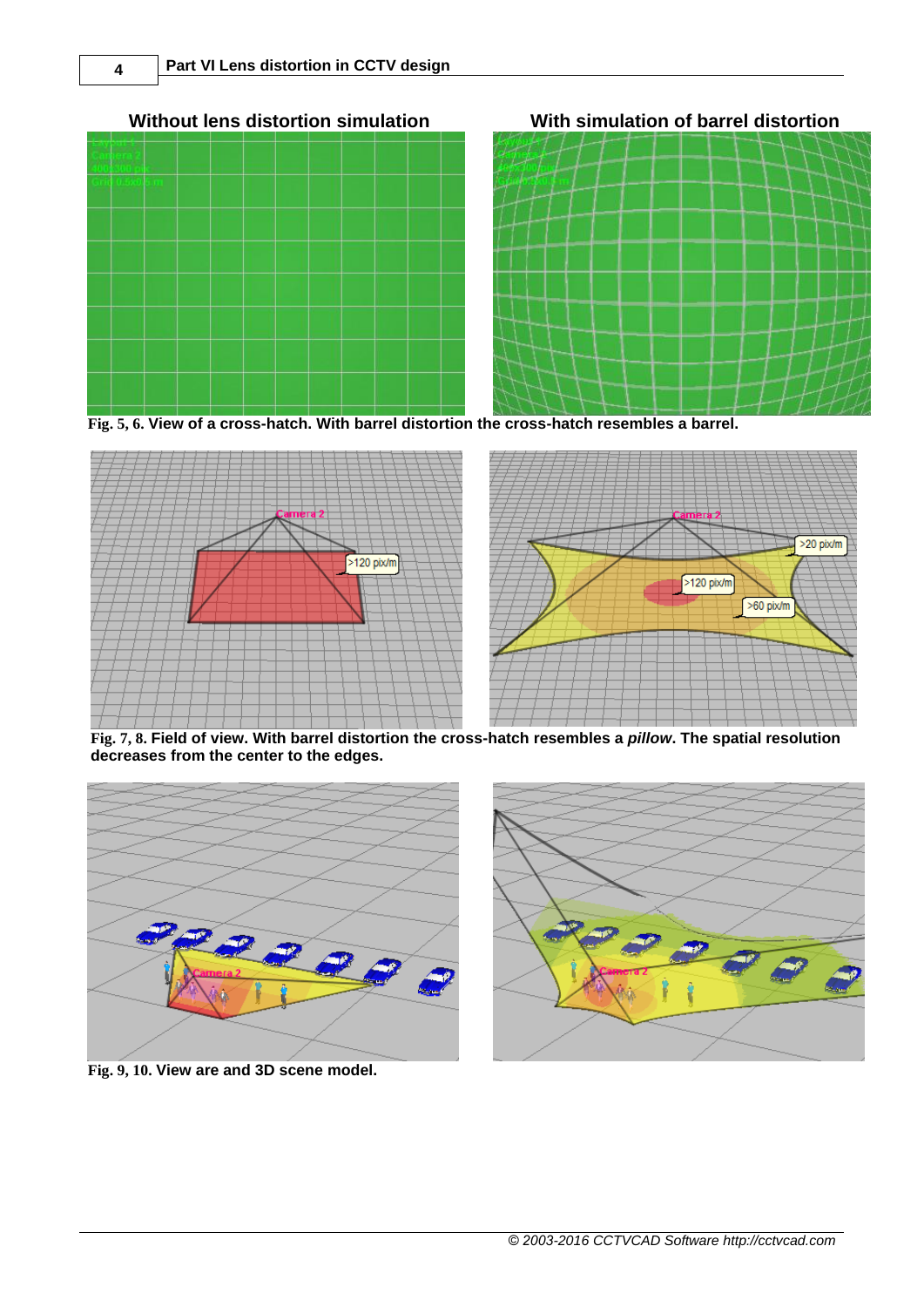**Without lens distortion simulation With simulation of barrel distortion**



**Fig. 11, 12. Camera image model. The slope of the men in the upper corners (Fig. 11) is caused not by the lens distortion but by the perspective distortion, which is natural for any wide-angle lens.**



<span id="page-4-0"></span>**Fig. 13, 14. 2D View area projection.**

#### **Pincushion distortion**

When by moving away from the center of the field of view the *optical magnification* **increases**, then objects at the edges of the field of view seem stretched, and the *spatial resolution* increases from the center to the edges, and the field of view is compressed to the edges. *Real view angles* in this case are less than the *calculated angles* (**Fig.17, 18**). This is called the *pincushion distortion*. The pincushion distortion occurs seldom with teleobjective lenses.

Let's consider models built with and without simulating distortion. The models are given to illustrate the pincushion distortion, they are not associated with a certain model of lens. Position of the camera in both cases is constant (**Fig.15..24**).

Note the warping of distribution of the spatial resolution (**Fig.18**). Pincushion distortion decreases the field of view, but increases the spatial resolution, the farther from the center of the field of view, the stronger.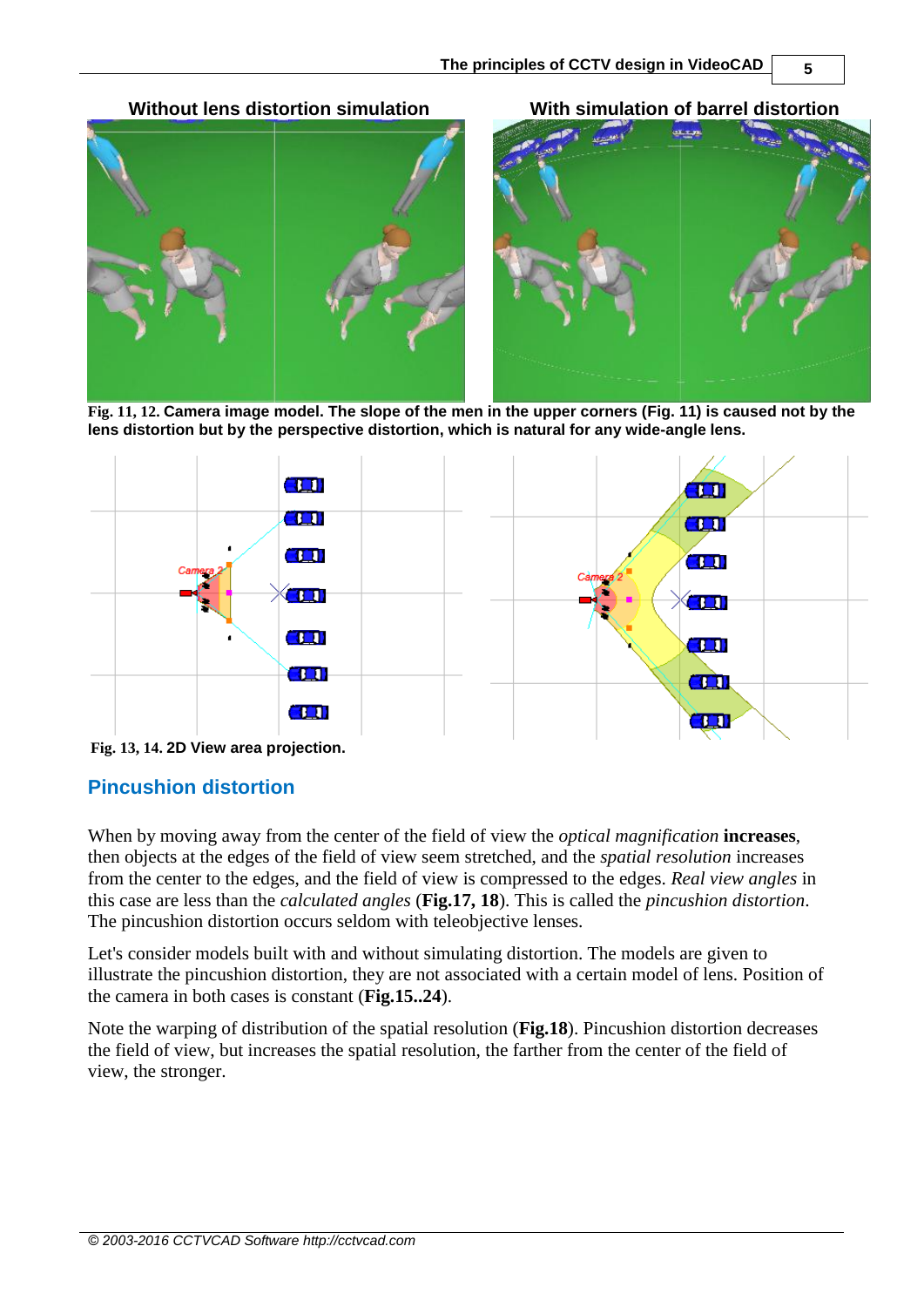



**Fig. 15, 16. View of a cross-hatch. With Pincushion distortion the cross-hatch resembles a pillow.**





**Fig. 17, 18. Field of view. With Pincushion distortion the cross-hatch resembles a barrel. The spatial resolution increases from the center to the edges.**



**Fig. 19, 20. View are and 3D scene model.**



**Without lens distortion simulation With simulation of pincushion distortion**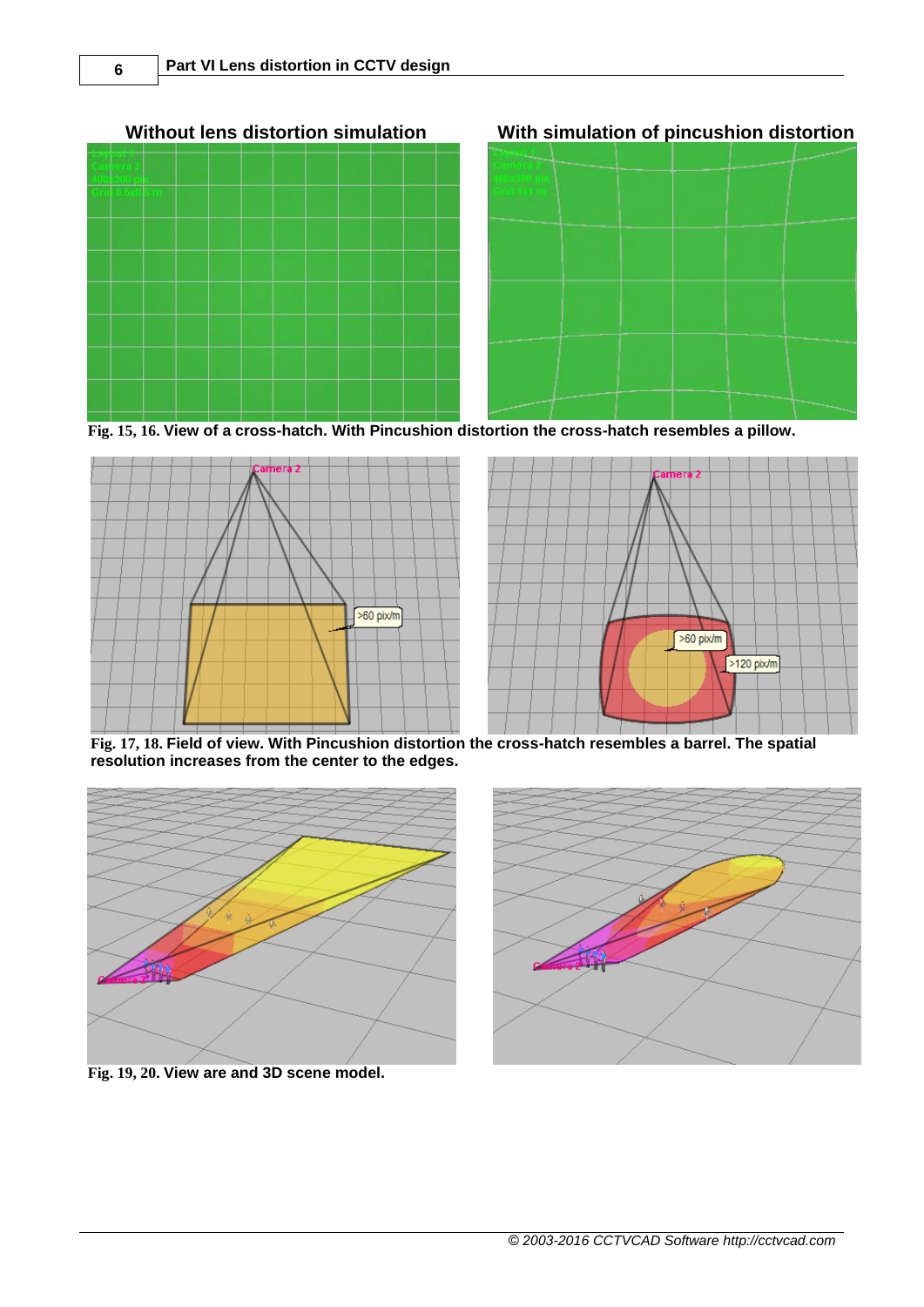**Without lens distortion simulation With simulation of pincushion distortion**



**Fig. 21, 22. Camera image model. As the lens is teleobjective (narrow angles), the perspective distortion is not unnoticeable (compare with Fig. 11).**



**Fig. 23, 24. 2D view area projection.**

## <span id="page-6-0"></span>**Consideration of lens distortion in CCTV design**

In practice, the effect of distortion is actual for lenses with focal length of less than **4mm**. For longfocus lenses the distortion is usually small and can be neglected.

The most common *barrel distortion of short-focus lenses* causes the actual camera field of view is wider than the calculated one, with stretched corners, and the actual spatial resolution equals to calculated one only at the center of the field of view. The rest of the field of view will have the spatial resolution worse than estimated. Moreover, at the corners of the field of view the spatial resolution may be worse in several times (**Fig.8**).

In cases required accuracy, compare the *actual angles of view* from the camera manufacturer's specifications or received by practical measurements with the *calculated angles of view* obtained from a lens calculator based on the lens focal length and the size of the image sensor. If the angles are significantly different, the distortion of the lens of the camera can be noticeable. (See example of the lens above).

Simulation of lens distortion is realized for the first time in the eighth version of VideoCAD.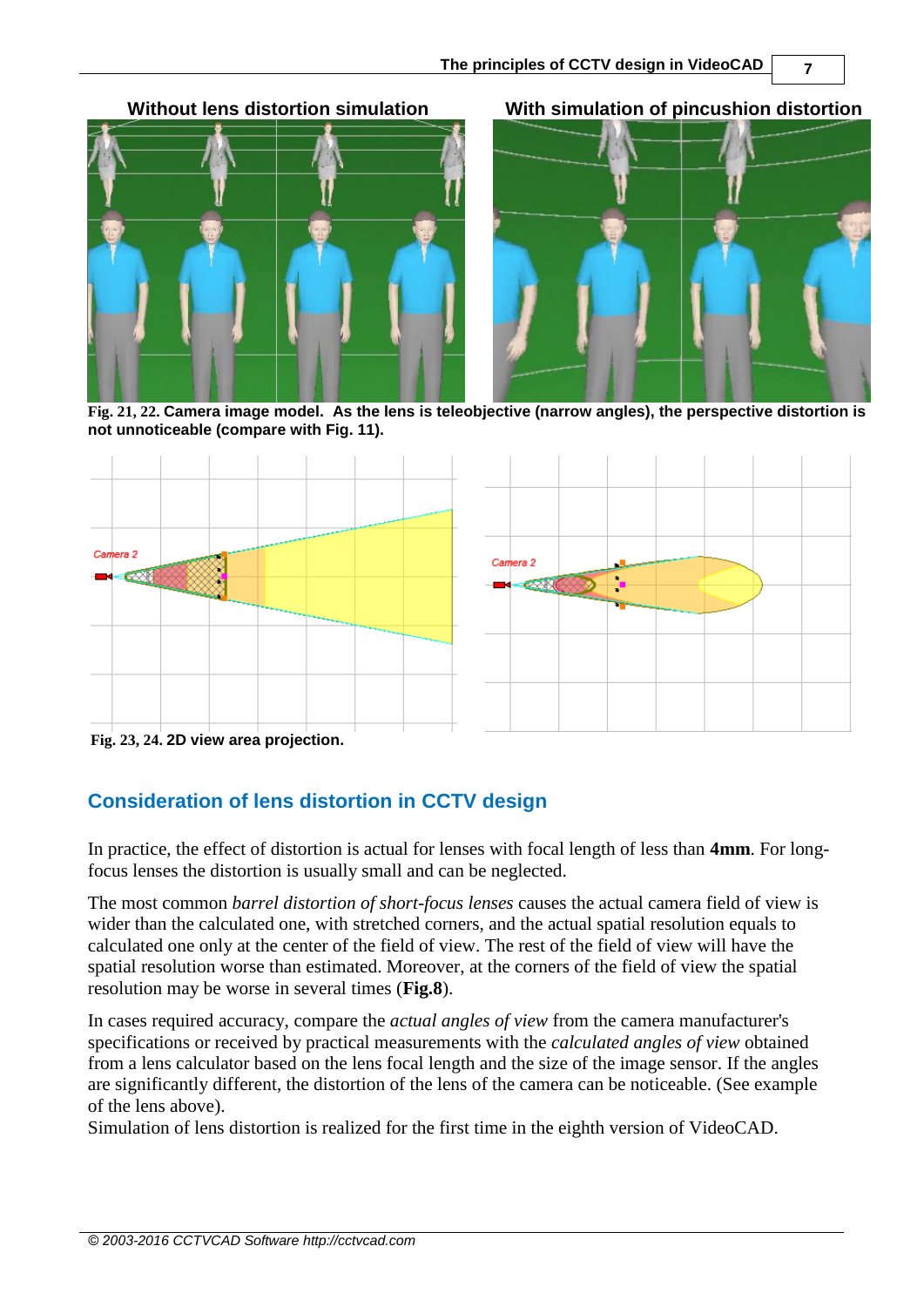#### **8 Part VI Lens distortion in CCTV design**

Since the parameter "distortion" is missing in specifications of cameras and CCTV lenses, the lens distortion in VideoCAD is defined by a combination of *calculated view angle* and *real view angle*. The calculated view angles are calculated in the program from the *lens focal length* and *format or the actual size* of the image sensor.

The *real angles* are usually given in the specifications of cameras and lenses. If the angles are unknown, it is possible to get them by practical measuring.

To determine the lens distortion it is enough to set one of three real angles: *horizontal, vertical or diagonal*. It is preferable to set the *horizontal angle*. Missed real angles will be calculated by VideoCAD. For maximum accuracy, you can specify 2 or all 3 real angles.

From the specified angles VideoCAD calculates distortion, which will be taken into account when constructing models of view areas, distribution of spatial resolution and images from cameras.

## <span id="page-7-0"></span>**Modeling a camera with short-focus lens**

### <span id="page-7-1"></span>**Camera parameters in specification**

Suppose we have a camera **AXIS M1004-W**. We need to obtain a model of the view area, distribution of spatial resolution and image from this camera taking into account the distortion of its lens.

Camera parameters according to manufacturer's specification:

- Image sensor format **1/4";**
- Lens focal length **2,8mm**;
- Real horizontal view angle **80 degrees**;
- Number of pixels **1280x800** (max)

Note that the camera has a short focus lens (**2,8mm**). Short focus lenses tend to have appreciable distortion.

Aspect ratio of the camera image sensor and image aspect ratio are 1280/800 = **16: 10**. The image sensor size is given by the format of **1/4".**

More on the impact of the aspect ratios and sensor size, see [Specifying active area size of the](http://cctvcad.com/videocad_help/index.html?prim_sensor_size.htm)  [image sensor.](http://cctvcad.com/videocad_help/index.html?prim_sensor_size.htm)

In cases requiring accuracy it is recommended to check the actual angles of view by [practical](http://cctvcad.com/videocad_help/index.html?prim_factlensangles.htm)  [measurement](http://cctvcad.com/videocad_help/index.html?prim_factlensangles.htm)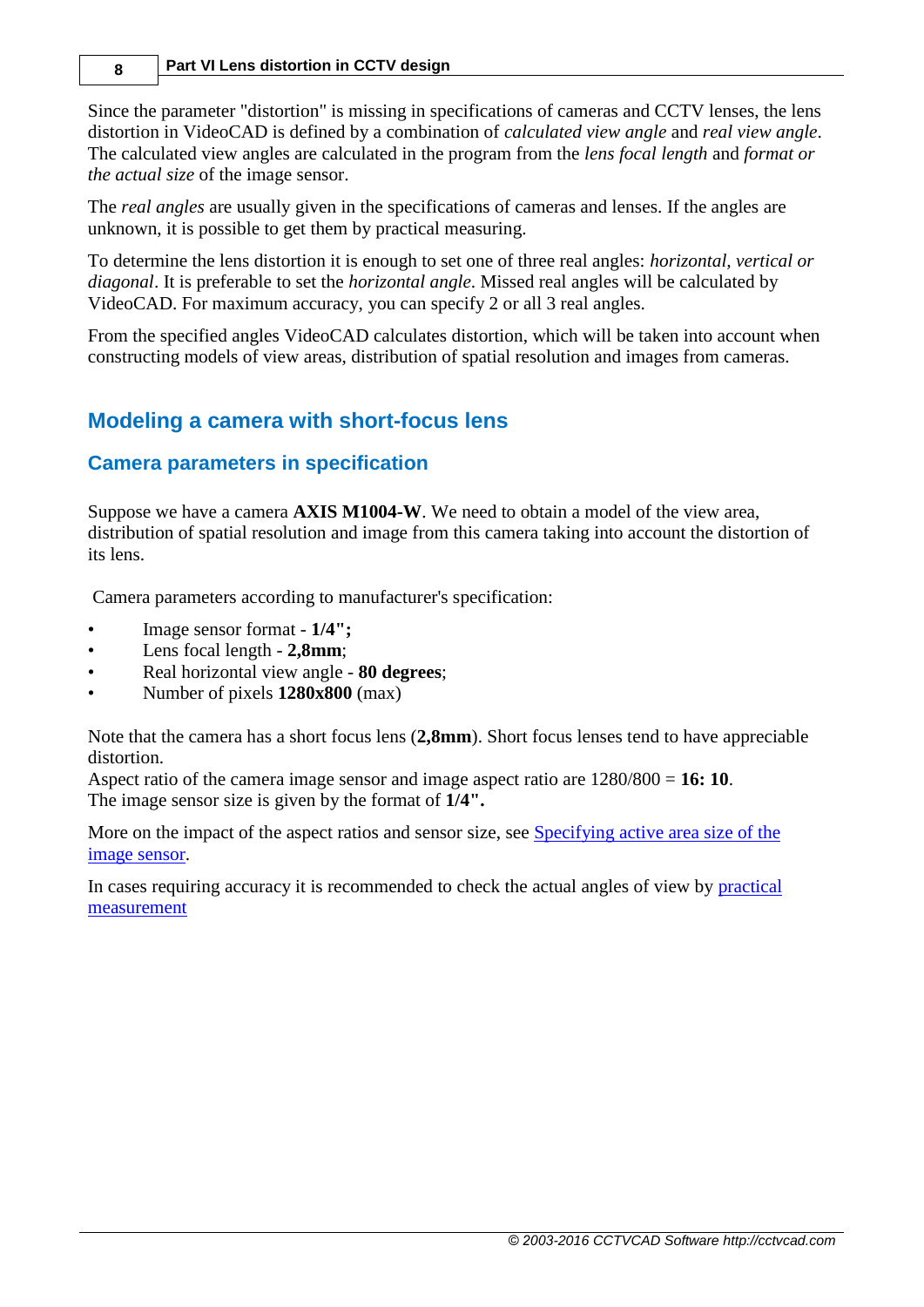## <span id="page-8-0"></span>**Specifying camera parameters in VideoCAD**

Create new camera by clicking the **New camera**  $\frac{1}{\sqrt{2}}$  button on the toolbar of the **Graphics window** and place it on the layout.

Open the **Camera geometry box** and specify camera parameters:

- Sensor format **1/4" 16:10**;
- Lens focal length **2,8mm**;
- Aspect ratio: **16:10** (1280/800=16/10).





**Fig. 25. Camera geometry box.**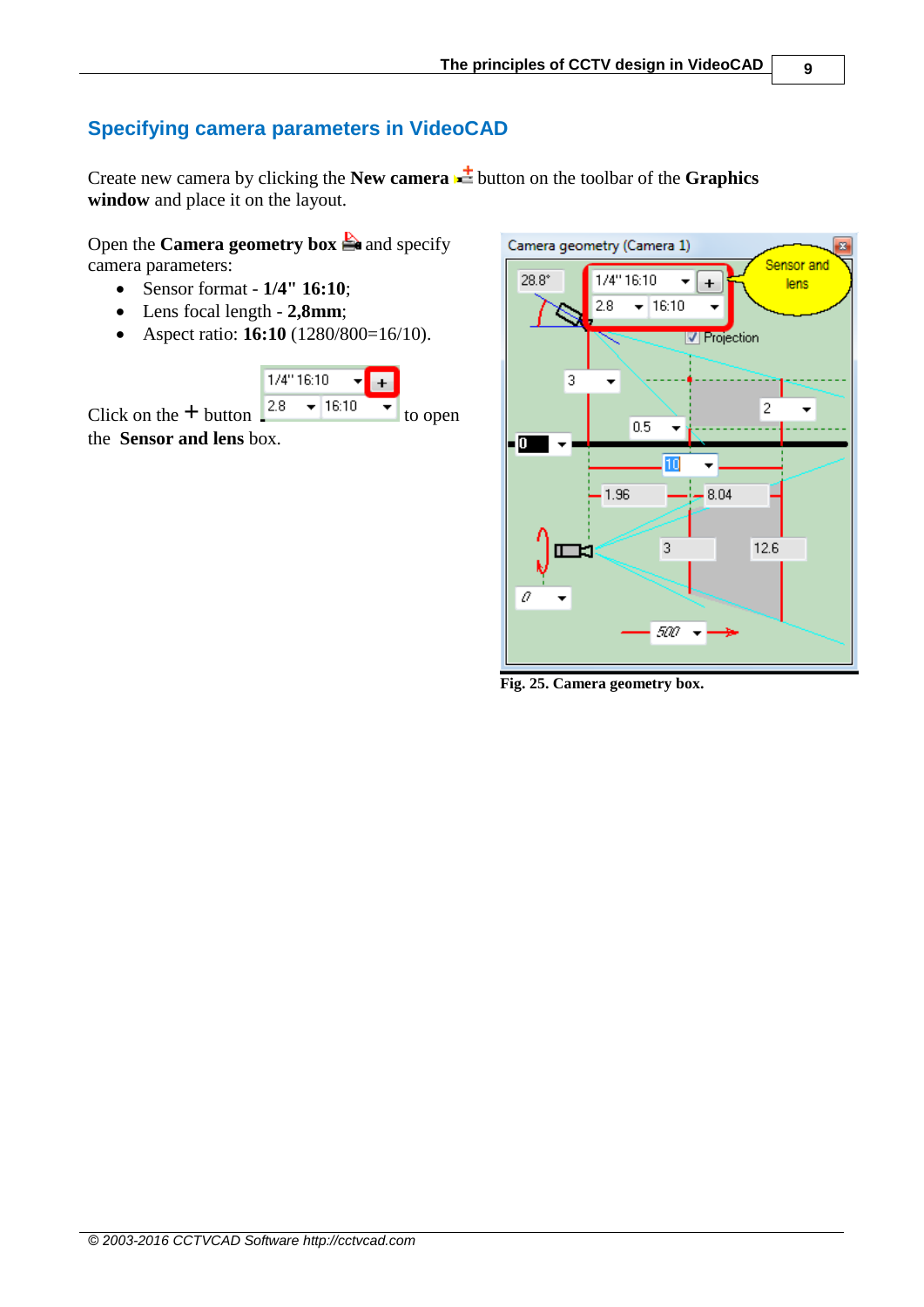In the **Sensor and lens** box, pay attention to the difference between the calculated horizontal view angle - **68.6 degrees** and the actual view angle from the manufacturer's specification - **80 degrees**. The difference indicates that the lens distortion is present.

On the **Lens distortion** panel check the **Horiz.** checkbox and enter **80** to the box under it.

Clear the **Vert.** and **Diag**. checkboxes, because of the vertical and horizontal actual view angles are unknown.



**Fig. 26. Sensor and lens box.**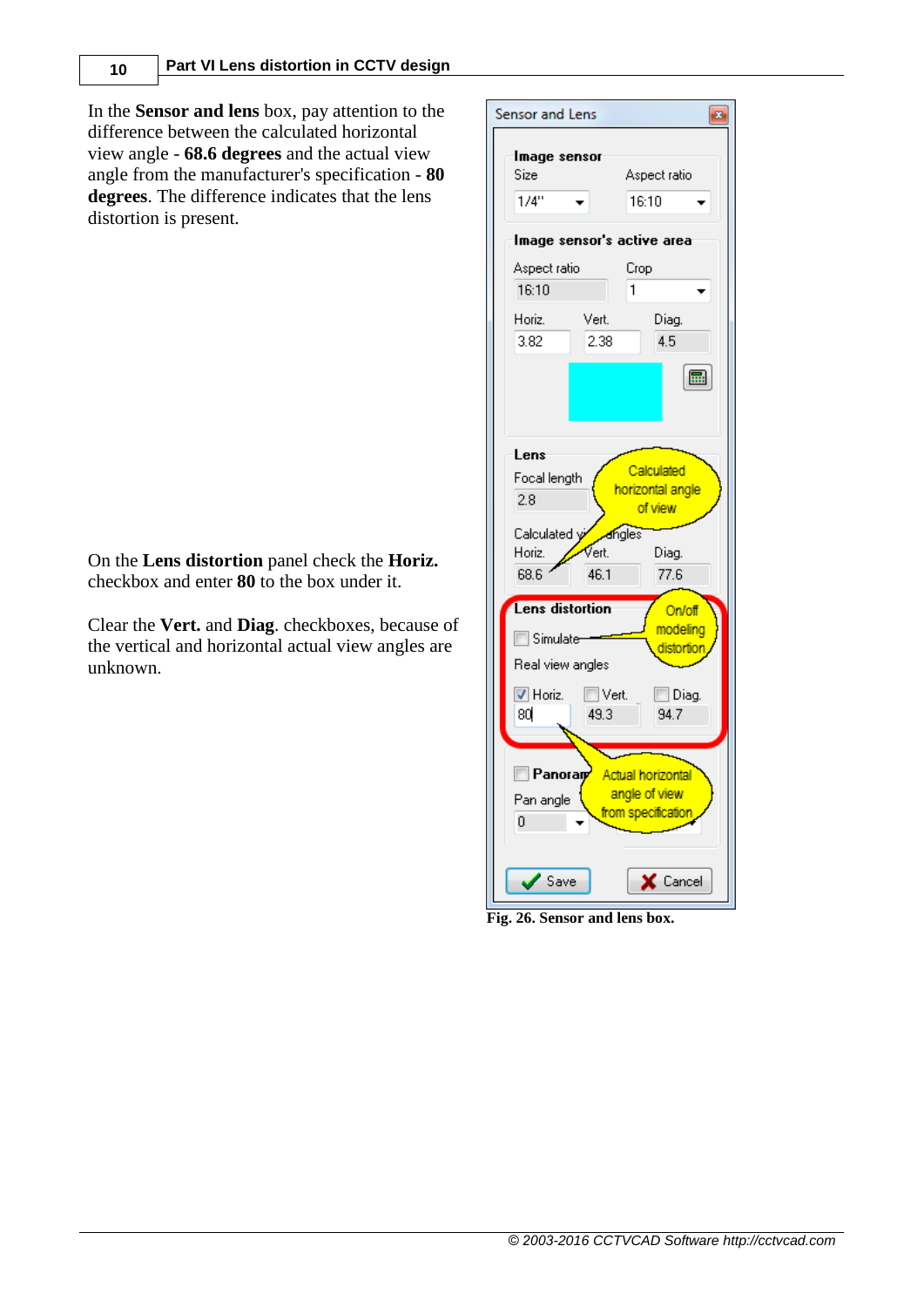## <span id="page-10-0"></span>**Modeling view area projection in the Graphics window**

Enable modeling lens distortion, by checking the **Simulate** checkbox in the **Sensor and lens** box, Lens distortion panel (Fig. 26). After that we will see significant change of view area projection in the **Graphics window**.



Note that simulation of lens distortion increases demand for the computer speed.

## <span id="page-10-1"></span>**Modeling distribution of the spatial resolution (pixel density)**

To observe effect of the distortion on the distribution of spatial resolution you need to enter **number of pixels** of the camera (1280x800) in the **Sensitivity and resolution** box and enable modeling spatial resolution of the active camera.

Open the **Sensitivity and resolution** box by clicking the  $\mathbb{R}$  button on the toolbar of the **Graphics window**.

On the **Number of pixels** panel specify the number of pixels of the camera image sensor in horizontal (1280) and vertical (800).

#### Close the **Sensitivity and resolution** box.

|                  | Sensitivity and Resolution (Camera 2) |                           |                                               |
|------------------|---------------------------------------|---------------------------|-----------------------------------------------|
| Model            |                                       |                           |                                               |
| =Unassigned=     |                                       | E                         | He                                            |
| CAMERA           |                                       |                           |                                               |
| Color            | Number of pixels                      |                           | Resolution                                    |
| color            | $\mathbf{E}$ $\mathbf{X}$ 800<br>1280 | N/A -                     | $\blacktriangledown$ 10% $\blacktriangledown$ |
| <b>ExView</b>    |                                       |                           | Horiz, only                                   |
| Min. Illum. (lx) |                                       | Aperture 1.2 <del>▼</del> | S/N max.<br>50                                |



Enable modeling spatial resolution of the active camera by selecting **Discrete color** in the drop-down menu of the **Spatial resolution** button on the toolbar of the **Graphics window**.



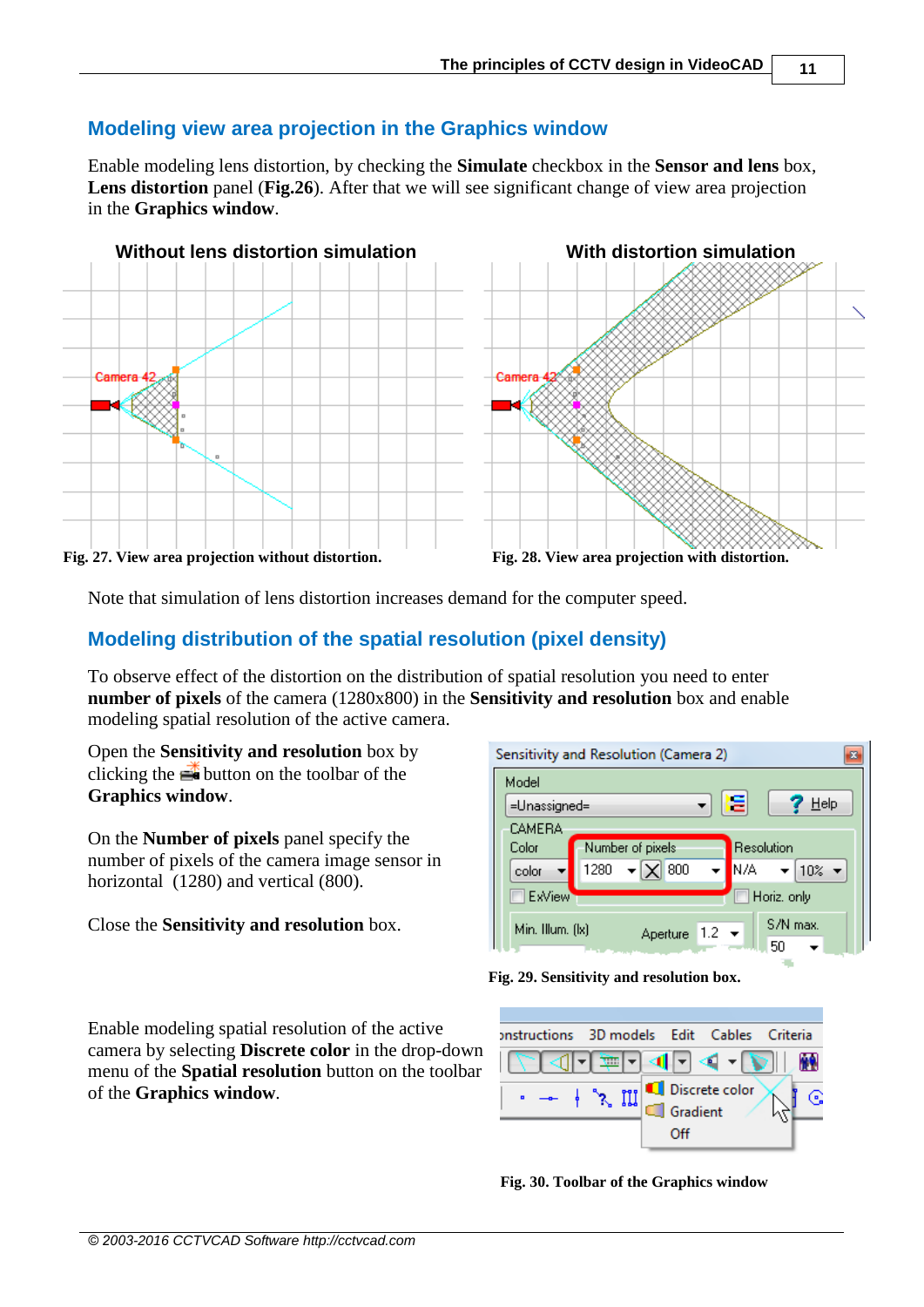On the view area projections in the **Graphics window** the distribution of spatial resolution, taking into account the lens distortion will be displayed.



**Fig. 31. Spatial resolution without distortion. Fig. 32. Spatial resolution with distortion.**

You can quickly enable or disable simulation of the active camera lens distortion, using the **Simulate** checkbox on the **Lens distortion** panel in the **Sensor and lens** box.





**Fig. 33. Sensor and lens box.**

Learn more about visualization of the spatial resolution, see the article [Part II. Person detection](http://www.cctvcad.com/Files/the_principles_of_cctv_design_in_videocad_part2.pdf)  [area, person identification area, license plate reading area. Spatial resolution.](http://www.cctvcad.com/Files/the_principles_of_cctv_design_in_videocad_part2.pdf)

*© 2003-2016 CCTVCAD Software http://cctvcad.com*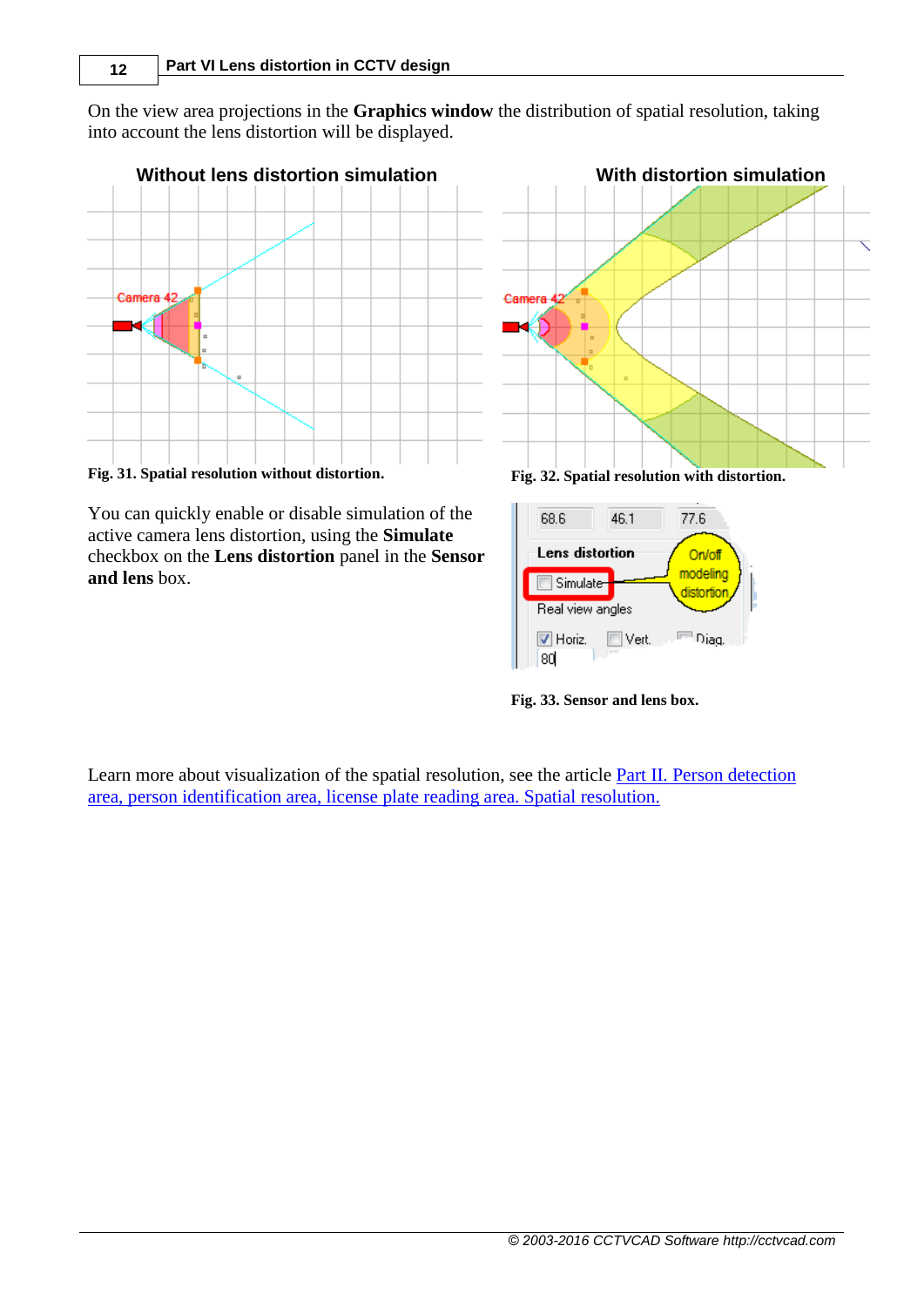## <span id="page-12-0"></span>**Modeling image from the camera with lens distortion**

To observe influence of the lens distortion on the image from the camera, open the **3D Video** window by clicking the **3D Video**  $\downarrow^2$  button on the toolbar and place several 3D models within camera's view area. Choose 3D models from the drop-down menu of the **3D Model** button <sup>30</sup> on the toolbar of the **Graphics window**.





**Fig. 34. Image from the camera without distortion. Fig. 35. Image from the camera with distortion.**

We observe curvature of straight lines on the image in the **3D Video** window.

In the **3D Video** window the image with distortion is modeled with reduced resolution. You can get the image with distortion and actual resolution by two ways:

- Mark the menu item **Real frame size** in the main menu of the **3D Video** and save the image with distortion to a file by selecting **Image> Save As** from the main menu of the **3D Video** window. The saved file will have full size, actual resolution and distortion
- Activate **PiP** tool. In the distortion simulation, the particular view of **PIP** will have real resolution.

See details of [PiP](http://cctvcad.com/videocad_help/index.html?pip.htm) and [main menu](http://cctvcad.com/videocad_help/index.html?main3dwindow.htm) of the **3D Video** window in the Help system.